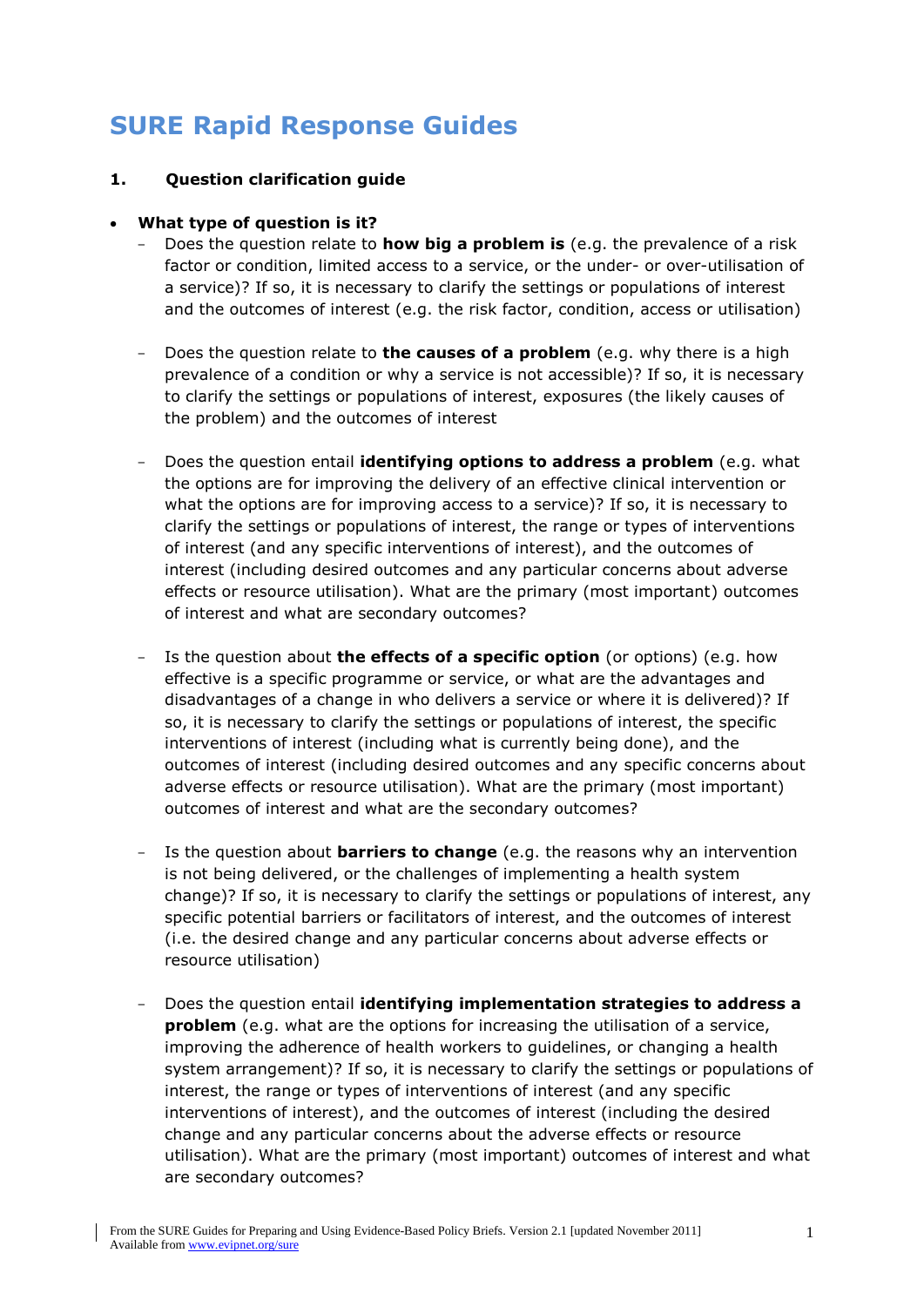- Is the question about **the effects of a specific implementation strategy** (or strategies) (e.g. how to increase the utilisation of a service, how to improve health workers" adherence to a guideline, or how to change a health system arrangement)? If so, it is necessary to clarify the settings or populations of interest, the specific interventions of interest (including what is currently being done), and the outcomes of interest (including desired changes and any specific concerns about adverse effects or resource utilisation). What are the primary (most important) outcomes of interest and what are secondary outcomes?
- Is the question about **monitoring or evaluation** (e.g. how to monitor or evaluate the implementation of a health system change)? If so, it is necessary to clarify the settings or populations of interest, the specific interventions of interest (including what these are being compared to – for example, what is currently being done), and the outcomes of interest (including the desired outcomes and any specific concerns about adverse effects or resource utilisation). What are the primary (most important) outcomes of interest and what are the secondary outcomes?
- If the question does not fit into any of the above categories and is within the scope of the rapid response service, how would you characterise the type of question?

## **What is the clarified question?**

- The clarified question should specify the setting(s) and or population(s) of interest, the interventions or exposures if relevant, and the outcomes of interest in a single sentence
- This question will be used to establish criteria to decide which research is relevant, develop a search strategy, and assess the research that is found
- It is important to confirm with the user that the clarified question is correct and that it has not been distorted by trying to focus it in an inappropriate way
- **Is the clarified question within the scope of the rapid response service?**
	- To be within the scope of the rapid response service, the question should be about arrangements for organising, financing or governing a health system; or about strategies for implementing changes
		- Questions about clinical or public health interventions are generally outside of the scope of the service
	- Questions that do not need to be answered within one month are also outside of the scope of the rapid response service
	- If a question does not meet either of these two criteria, the reason should be noted and explained to the user
	- If possible, alternative sources of information or support should be suggested; e.g.
		- Sources of systematic reviews of the effects of clinical and public health interventions (The Cochrane Library and PubMed)
		- Sources of local or national data (based on the inventory that we will develop)
	- Note any resources that would be helpful to the user and should be considered for inclusion in the clearing house that we will develop

#### **When is the response needed?**

Note the time and date by which a response is needed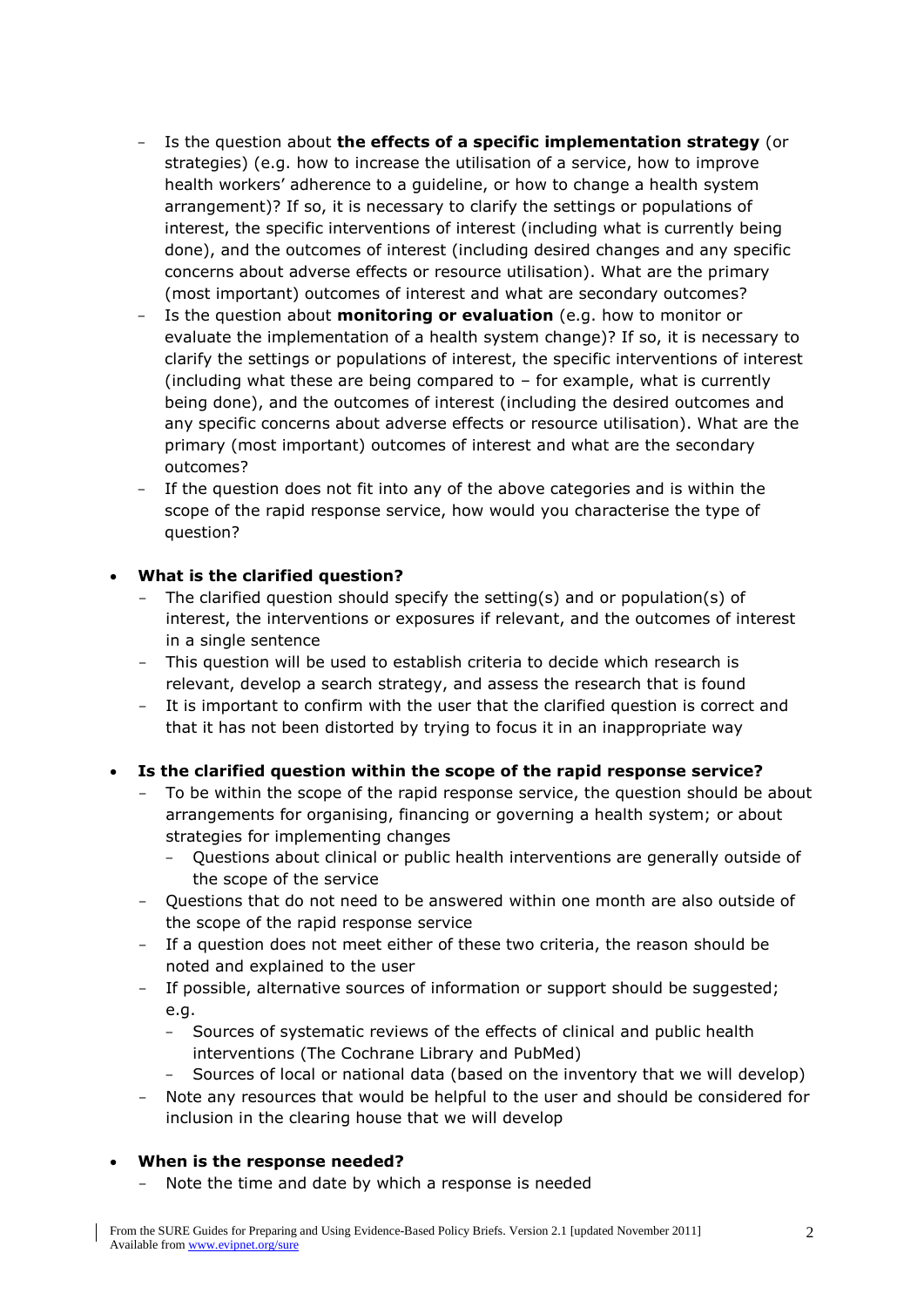- What is the reason for the deadline (e.g. a meeting, a need to respond rapidly to something that was in the media or to a question from parliament, or an emergency situation)
- Agree on a practical time and date for delivering a response that meets user needs
- **What does the person asking the questions think the answer to the question is?**
	- After determining that a question is within the scope of the rapid response service and agreeing the deadline, ask the user what he or she thinks the most likely answer to the question will be, without having or providing access to any additional information at the time
	- Be as specific as possible and try to get a response that is as specific as possible, but do not push the user to guess
		- If an answer is elicited, ask the user how confident she or he is regarding their answer. Use the following categories: 'Very Confident', 'Confident', 'Neither Confident Or Unconfident", "Unconfident", "Very Unconfident"
	- Ask the user what she or he thinks would be decided if a choice had to be made immediately. Again, no additional information should be provided
		- If an answer is elicited, ask the user how confident she or he is regarding their answer. Use the following categories: "Very Confident", "Confident", "Neither Confident Or Unconfident', 'Unconfident', 'Very Unconfident'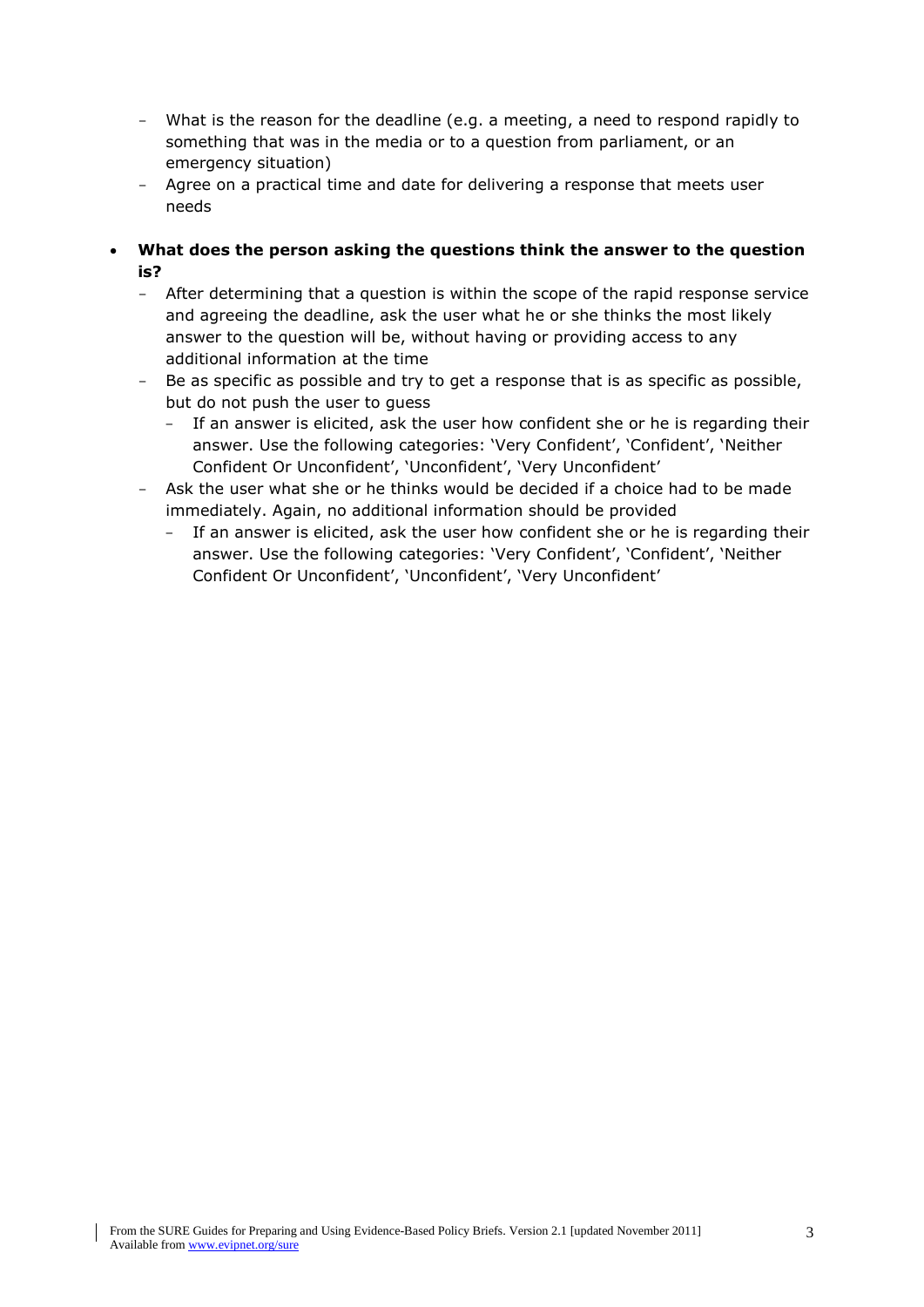## **2. Guide for searching, critically appraising and summarising evidence**

#### **Develop a search strategy**

- Decide what type/s of evidence is/are needed, e.g.
	- Local or national indicators (and comparators) to estimate how big a problem is (See SURE Guide 3. Clarifying the problem)
	- Qualitative research addressing how important a problem is to people or their perceptions of a problem (See SURE Guide 3. Clarifying the problem)
	- Analyses of the causes of a problem (See SURE Guide 3. Clarifying the problem)
	- An analytic framework for identifying options to address a problem (e.g. in a systematic review or an overview of reviews) (See SURE Guide 4. Deciding on and describing policy options)
	- Systematic reviews of the effects of options (See SURE Guide 4. Deciding on and describing policy options)
	- Qualitative or quantitative studies of barriers to change and facilitators (See SURE Guide 5. Identifying and addressing barriers to implementing policy options)
	- An analytic framework for identifying implementation strategies (See SURE Guide 5. Identifying and addressing barriers to implementing policy options)
	- Systematic reviews of the effects of implementation strategies
	- Research or methodology related to monitoring and evaluation (See SURE Guide 6. Clarifying uncertainties, and needs and priorities for monitoring and evaluation)
- Decide what databases or other sources to search, e.g.
	- For local or national indicators (and comparators) (See SURE Guide 3. Clarifying the problem)
	- For qualitative research PubMed and local experts
	- For analyses of the causes of a problem PubMed and experts
	- For analytic frameworks for identifying options to address a problem experts, a systematic review or overview of reviews, and PubMed
	- For systematic reviews of the effects of options Health Systems Evidence, The Cochrane Library or PubMed
	- For studies of barriers to change and facilitators PubMed
	- For analytic frameworks for identifying implementation strategies experts, a systematic review or overview of reviews, and PubMed
	- Systematic reviews of the effects of implementation strategies CADTH Rx for Change, The Cochrane Library, and PubMed
	- For research or methodology related to monitoring and evaluation PubMed, Cochrane Methods Register, and methodologists
- Develop a search strategy using boolean logic including text words and keywords for
	- (settings or populations of interest connected with OR) AND
	- (interventions of interest, if relevant connected with OR) AND
	- (the outcomes of interest connected with OR) AND
	- (the types of research of interest  $-$  e.g. using hedges in PubMed
- Use relevant articles to identify search terms, to search for "Related articles" in PubMed, or to search for articles that cite key references (e.g. using Google Citation)
- Narrow or broaden the search strategy if there are too many or too few hits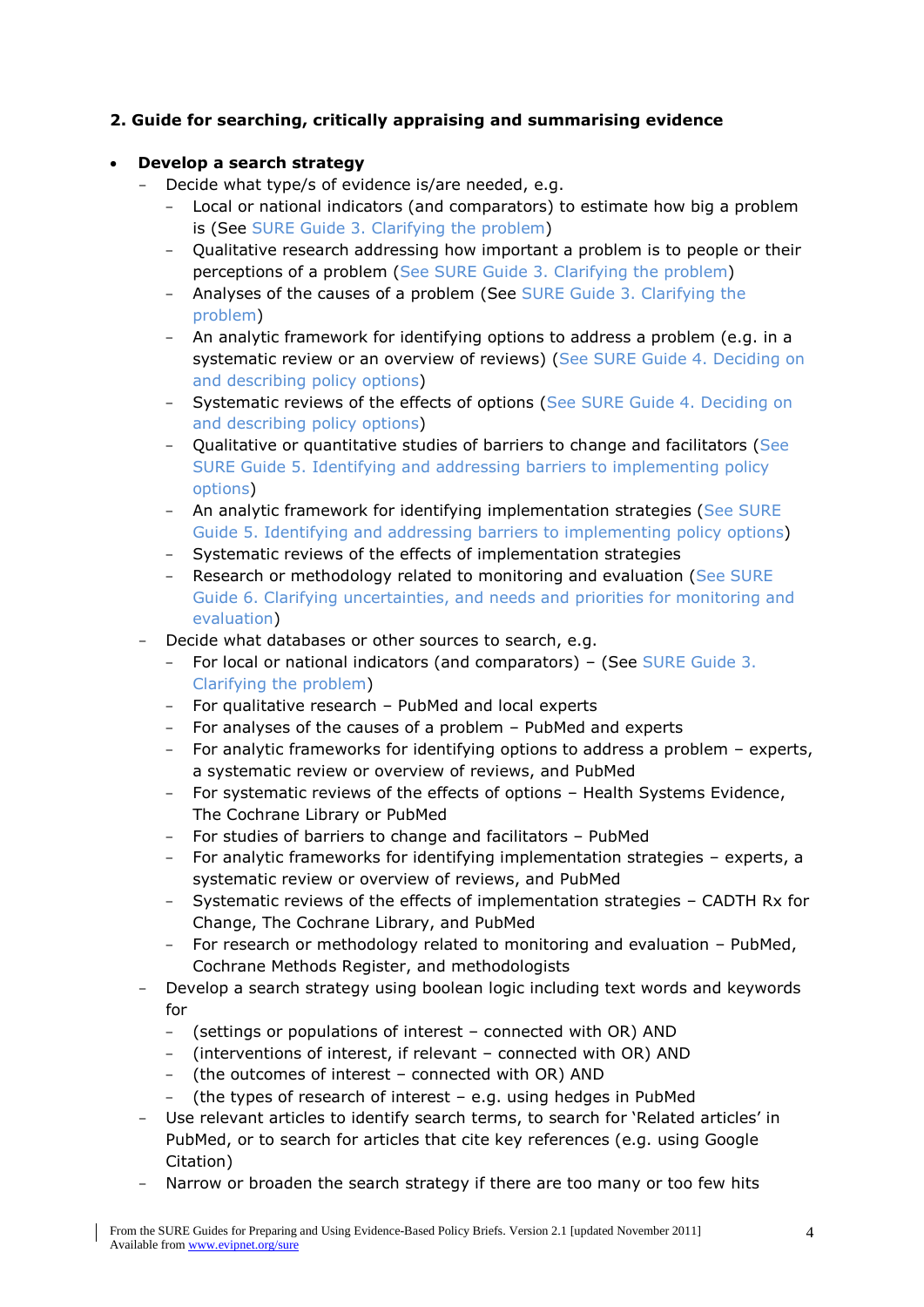- Screen the hits and flag the articles as follows: those that are likely to provide relevant evidence and should be retrieved; those that are likely to provide useful background information (e.g. an analytic framework) and should be retrieved; those that may provide relevant evidence or background and should only be retrieved if there is a need and sufficient time is available; and those that are not relevant
- Search for systematic reviews and overviews of systematic reviews first. Only search for primary studies if a good quality, up-to-date review cannot be found
- Critically appraise the reliability of the evidence using a checklist for assessing a systematic review or a primary study (See SURE Guide 4. Deciding on and describing policy options)
- Prepare a summary of findings for the most relevant and reliable evidence using the Worksheets for summarising the findings (See SURE Guide 4. Deciding on and describing policy options)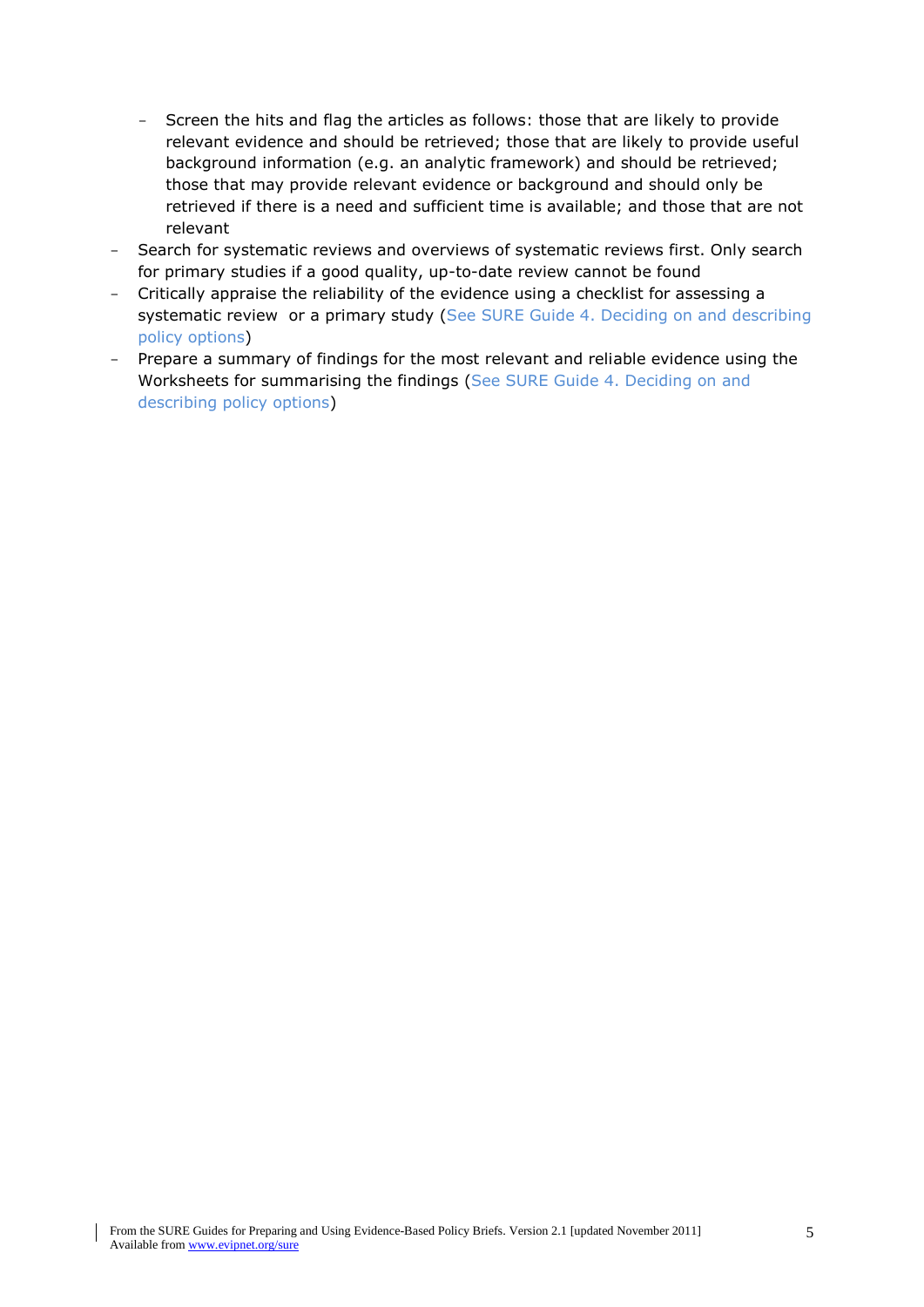## **3. Guide for summarising and reporting responses to questions**

- Use the SURE rapid response template
- The title should reflect the clarified **question** that was asked.
- The **Background** should not be more than one or two paragraphs
	- It should clarify the motivation for asking the question / preparing the rapid response.
	- It should only provide key important background information that is essential for the response to be to be understandable, including explanation of the following if these are not obvious or may be confusing:
		- The people, settings or problem
		- The intervention(s) or policies
		- The comparison
		- The outcomes or goals of the interventions or policies
	- The background should not repeat information included in the summary of findings
- The **key messages** should be succinct
	- There should not be more than 4-5 key messages summarising the most important messages from the summary of findings. There should also be a key message regarding the relevance of the review
	- The key messages should not extend beyond the bottom of the first page

#### The **summary of findings**

- If necessary, subheadings can be used, e.g. if there are several key comparisons, or if the question can best be answered by splitting it into two or more subquestions.
- The first paragraph should be no more than one or two sentences in length, and summarise the key information contained in the table entitled "About the Review". This table, which is located on the last page, will contain, for example, details related to the total number of included/relevant studies, where the studies were conducted, and the specific types of interventions for which studies were found
- The second paragraph should provide information needed to understand the findings. It should not repeat what is included in the "Background" section and should not include details about study designs
- The bullet points should highlight key findings from the 'Summary of Findings' table
- These bullet points should be qualitative statements using wording that is consistent with the suggestions for summarising findings that can be found at the end of the Worksheets. These guidelines are adapted from the Cochrane plain language summaries
- Do not say "no difference"!
- The **summary of findings table** should be prepared using the Worksheets for summarising the findings
	- If the table is largely empty (e.g. because there are no studies) or not informative (e.g. only very low quality evidence has been found), it should be deleted
	- Ideally, the table should follow the standard format. This can be changed, however, if it helps to clarify the findings. For example, a column for comments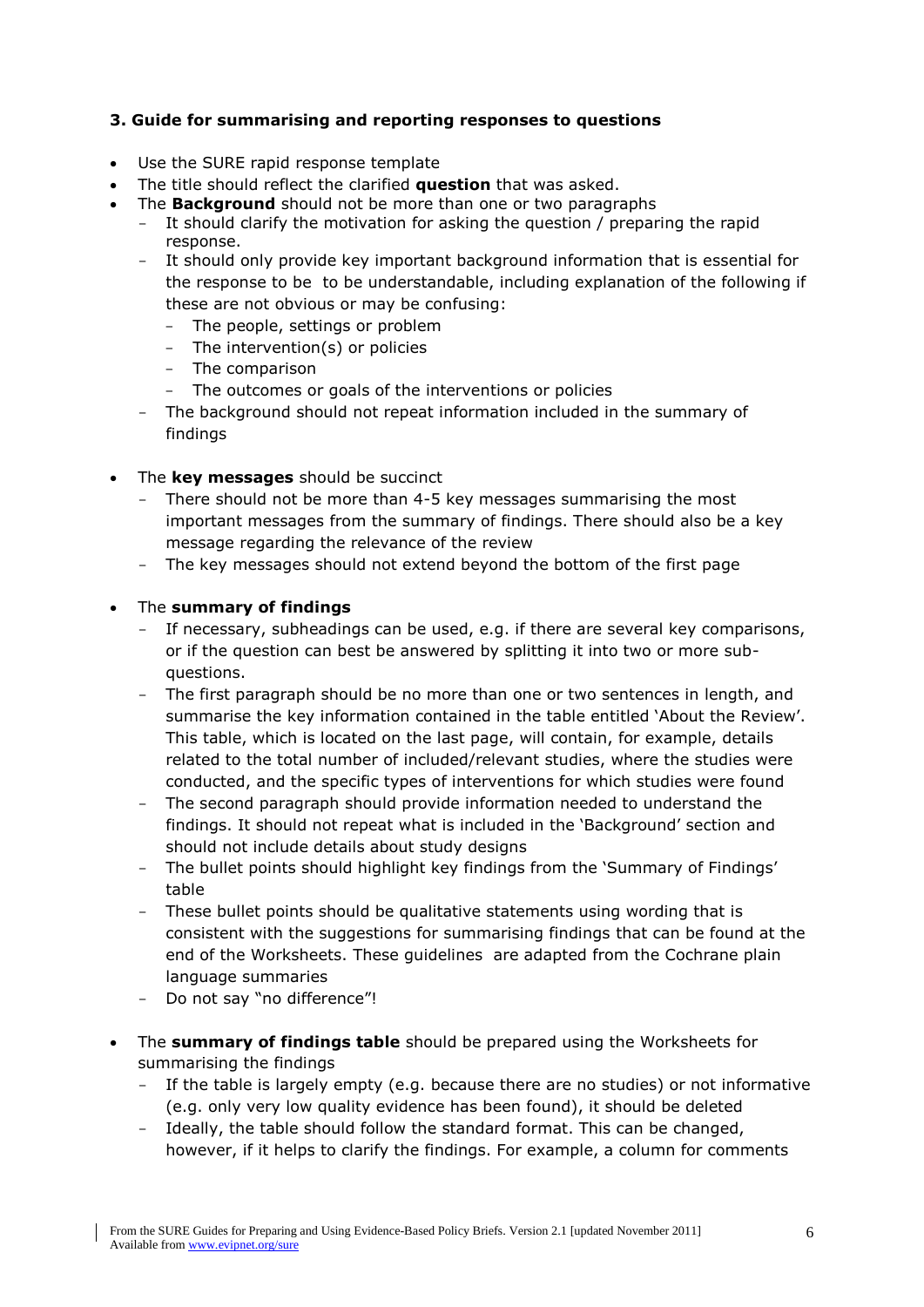may be added or the "Impacts" column could be relabelled (or split) if the findings can be reported in a standard way across outcomes

# **Relevance of the research to the question being asked**

- The 'Findings' column should state in as few words as possible the evidence (or lack of evidence) that provides the basis for the interpretation. (See the SUPPORT Summaries for examples)
- The interpretations should be guided by the checklists for applicability in the box below:

# **Checklists for applicability**

# **Are the results likely to be applicable?**

- 1. Are there important differences in the structural elements of health systems (i.e., governance, financial and delivery arrangements) between where the research was done and where it could be applied that might mean an intervention could *not* work in the same way?
	- e.g., Research on the effectiveness of bulk purchasing arrangements in lowering prices for prescription drugs was done in countries with no concentration in the ownership of pharmacies, whereas you may work in a country where a pharmacy monopoly exists
- 2. Are there important differences in on-the-ground realities and constraints (i.e., governance, financial and delivery arrangements) between where the research was done and where it could be applied that might substantially alter the potential benefits of the intervention? And can these challenges be addressed in the short-term to medium-term?
	- e.g., Research on the effectiveness of a team-based approach to maternity care in reducing both maternal and child morbidity was undertaken in countries with midwives and traditional birth attendants, whereas you may work in a country where neither type of health provider is common
- 3. Are there likely to be important differences in the baseline conditions between where the research was done and where it could be applied? If so, this would mean that an intervention would have different absolute effects, even if the relative effectiveness was the same.
	- e.g., Research on the effectiveness of a strategy for promoting HIV testing among pregnant women was completed in countries where less than 10% of pregnant women were offered HIV testing, whereas you may work in a country where 85% of pregnant women are offered HIV testing
- 4. Are there important differences in the perspectives and influences of health system stakeholders (i.e., political challenges) between where the research was done and where it could be applied that might mean an intervention will not be accepted or taken up in the same way? And can these challenges be addressed in the short-term to medium-term?
	- e.g. Research on the effectiveness (and safety) of nurse practitioners in substituting for physicians when providing routine medical care for children, was based in countries with shortages of physicians and weak medical associations, whereas you may work in a country with a surplus of physicians and a very strong and vocal medical association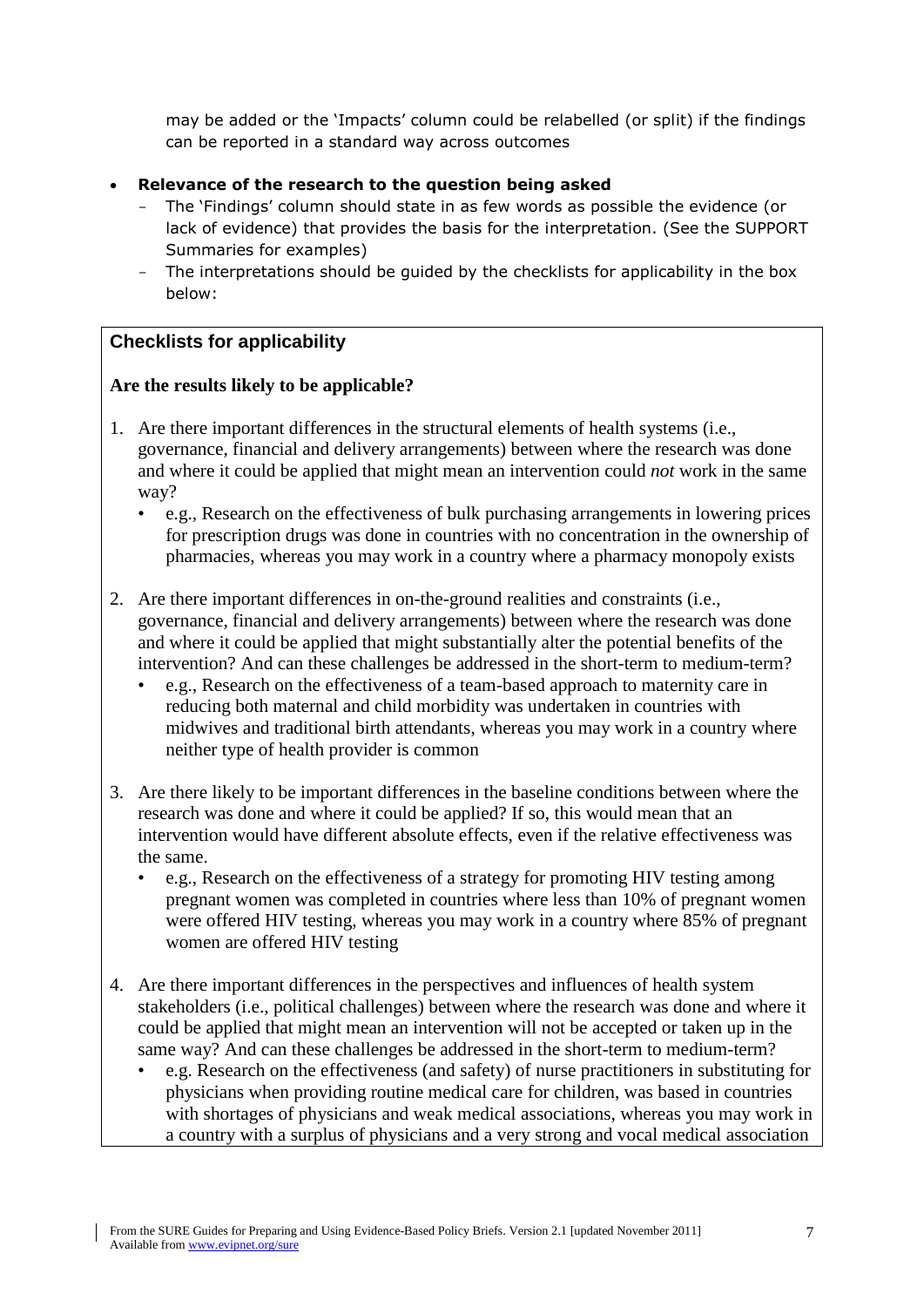## **About the research underlying this response**

- Delete or re-label rows that are not relevant
- The 'What we searched for' column should clarify the selection criteria used. If the Response is based on a single systematic review, the heading can be changed to "What the review authors searched for" and the column should reflect the selection criteria for the specific review
- The "What we found" column should summarise the characteristics of the studies that were found. If relevant, include the number of studies for each different type of
	- Intervention
	- Participants
	- Setting (e.g. country)
	- Primary outcome reported
	- Study design
- The date of most recent search should either be when the searches were conducted for the response or, if the response is based on a single systematic review, when the searches for the review were conducted
- Limitations should be based on the checklist for assessing the reliability of a system review (See SURE Guide 4. Deciding on and describing policy options) and state succinctly either the limitations of the review that was done for the response or, if the response is based on a single systematic review, the limitations of the systematic review
	- This should either state "This Response is based on a systematic review with only minor limitations" OR
	- Any important limitations should be noted. For example:
		- "This is a reliable systematic review with only minor limitations. However, it has not been updated since 1999" OR
		- "This was an exhaustive review of the available research, but few rigorous evaluations were found" OR
		- "We were unable to find a systematic review that addresses this question. Therefore this response is not based on a systematic review and it was not possible to conduct an exhaustive search for relevant research.

#### **References**

- This should include the systematic review(s) and any primary studies (not included in a systematic review) that met the selection criteria and were assessed.
- If relevant, add a subheading such as 'Related literature', which includes key references with information that can help people understand the problem, provide details about the interventions, or help to put the results of the Response in a broader context.

# **Conflicts of interest**

- Typically, this should state "None declared" or "None known" or "None"

# **Acknowledgements**

- Include people who peer reviewed the Response and anyone consulted in preparing the response, provided they have given permission to be acknowledged

# **For more information contact**